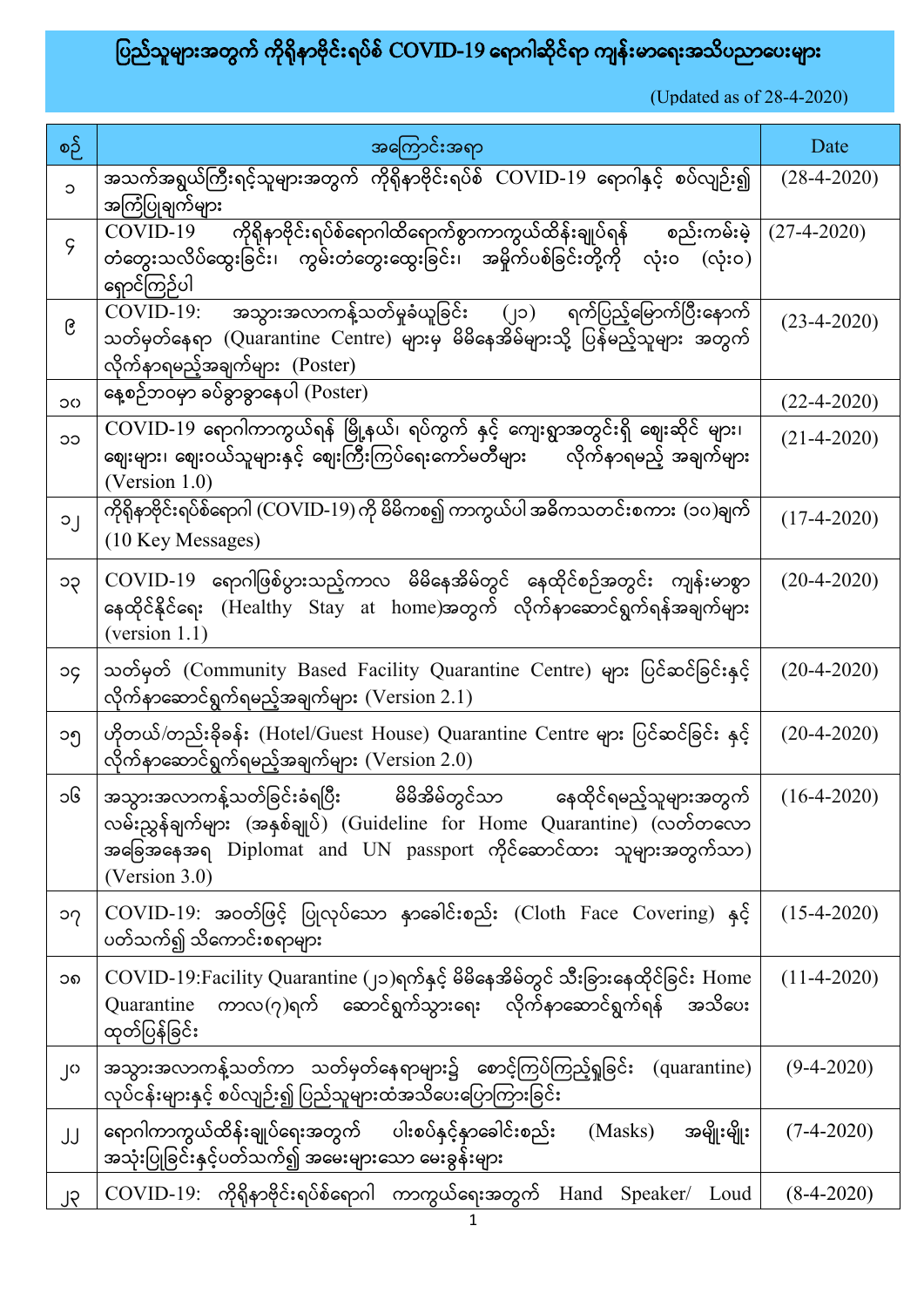|    | Speaker ကျန်းမာရေးပညာပေးအချက်အလက်များ (အမှတ်စဉ် - ၈)                                                                                                                                    |               |
|----|-----------------------------------------------------------------------------------------------------------------------------------------------------------------------------------------|---------------|
| JĢ | $\mathrm{COVID}$ -19: ကိုရိုနာဗိုင်းရပ်စ်ရောဂါ ကာကွယ်ရေးအတွက် Hand Speaker/ $\mathrm{Loud}$<br>Speaker ကျန်းမာရေးပညာပေးအချက်အလက်များ (အမှတ်စဉ် - ၁၄)                                    | $(3-4-2020)$  |
| ၂၅ | လေကြောင်း၊ ရေကြောင်းနှင့် နယ်စပ်ဒေသများမှတစ်ဆင့် မြန်မာနိုင်ငံအတွင်းသို့<br>ဝင်ရောက်လာသူများအတွက် COVID-19 ရောဂါ သတိပေးအချက်အလက်များ (Poster)                                           | $(3-4-2020)$  |
| J? | COVID-19: ကိုရိုနာဗိုင်းရပ်စ်ရောဂါ ကာကွယ်ရေးအတွက် Hand Speaker/ Loud<br>$\text{Speaker}\left(\text{Cyl} \right)$ ေရးပညာပေးအချက်အလက်များ (အမှတ်စဉ် - ၁ မှ ၁၂)                            | $(26-3-2020)$ |
| ၂၈ | COVID-19 ရောဂါ မြန်မာနိုင်ငံတွင် လက်ရှိဖြစ်ပွားနေသော အဆင့်အား ထိရောက်စွာ<br>ထိန်းချုပ်ရပ်တန့်နိုင်ရန် မိမိတို့ပြည်သူများအားလုံးမှ လတ်တလော ဦးစားပေး ပူးပေါင်း<br>ဆောင်ရွက်ရမည့်အချက်များ | $(29-3-2020)$ |
| 97 | COVID-19 ကာကွယ်ဖို့ မောင်တို့မယ်တို့ လိုက်နာစို့ (Poster)                                                                                                                               | $(24-3-2020)$ |
| ၄၈ | စားသောက်ဆိုင်များ၊ ဟိုတယ်စားသောက်ခန်းမများအတွက် ကိုရိုနာဗိုင်းရပ်စ် $\rm\,COVID$ - $19$<br>ရောဂါကာကွယ်ရေးနည်းလမ်းများ (Poster)                                                          | $(24-3-2020)$ |
| ၄၉ | COVID-19 ဆပ်ပြာနှင့် ရေ ကို အသုံးပြု လက်ဆေးခြင်းဖြင့် ကာကွယ်ပါ (Poster)                                                                                                                 | $(24-3-2020)$ |
| ၅၂ | COVID-19: ကိုရိုနာဗိုင်းရပ်စ်ရောဂါ မိမိကစ၍ကာကွယ်ပါ (ပြည်သူများအတွက်) (Poster)                                                                                                           | $(10-3-2020)$ |
| ၅၃ | COVID-19: ကိုရိုနာဗိုင်းရပ်စ်ရောဂါ မိမိကစ၍ကာကွယ်ပါ (ဟိုတယ်နှင့်<br>ခရီးသွား<br>လုပ်ငန်းရှင်များ၊ ပြည်တွင်း/ပြည်ပ ခရီးသွားများအတွက်) (Poster)                                            | $(10-3-2020)$ |
| ၅၈ | COVID-19: Health Advice for Travellers - ခရီးသွားများအတွက် ကျန်းမာရေး ဆိုင်ရာ<br>သတိပေးချက်                                                                                             | $(26-2-2020)$ |
| ၆၃ | Health warning and awareness on bus and airplanes before departure                                                                                                                      | $(17-2-2020)$ |
| ၆၅ | ပြည်သူ့ဆေးရုံများတွင်<br>$2019\nmCoV$ လတ်တလော<br>အသက်ရှူလမ်းကြောင်းဆိုင်ရာ<br>လမ်းညွှန်မှာကြားချက်များ<br>ရောဂါလူနာနှင့်ပတ်သက်၍<br>ဆေးရုံဆင်းလူနာများအား<br>(ပိုးမတွေ့လူနာ)             | $(11-2-2020)$ |
| ၆၆ | $2019 - nCoV$<br>လတ်တလော<br>အသက်ရှူလမ်းကြောင်းဆိုင်ရာ<br>ပြည်သူ့ဆေးရုံများတွင်<br>ရောဂါလူနာနှင့်ပတ်သက်၍<br>လမ်းညွှန်မှာကြားချက်များ<br>ဆေးရုံဆင်းလူနာများအား<br>(ပိုးတွေ့လူနာ)          | $(11-2-2020)$ |

## ကျန်းမာရေးဝန်ထမ်းများအတွက် လုပ်ငန်းလမ်းညွှန်များ (Latest)

| စဉ် | အကြောင်းအရာ                                               | Date              |
|-----|-----------------------------------------------------------|-------------------|
|     | COVID-19 ကျန်းမာရေးဝန်ထမ်းများအတွက် လုပ်ငန်းလမ်းညွှန်များ | $(24-4-2020)$     |
|     | Guidelines for Community Fever Clinic                     | $(22 - 4 - 2020)$ |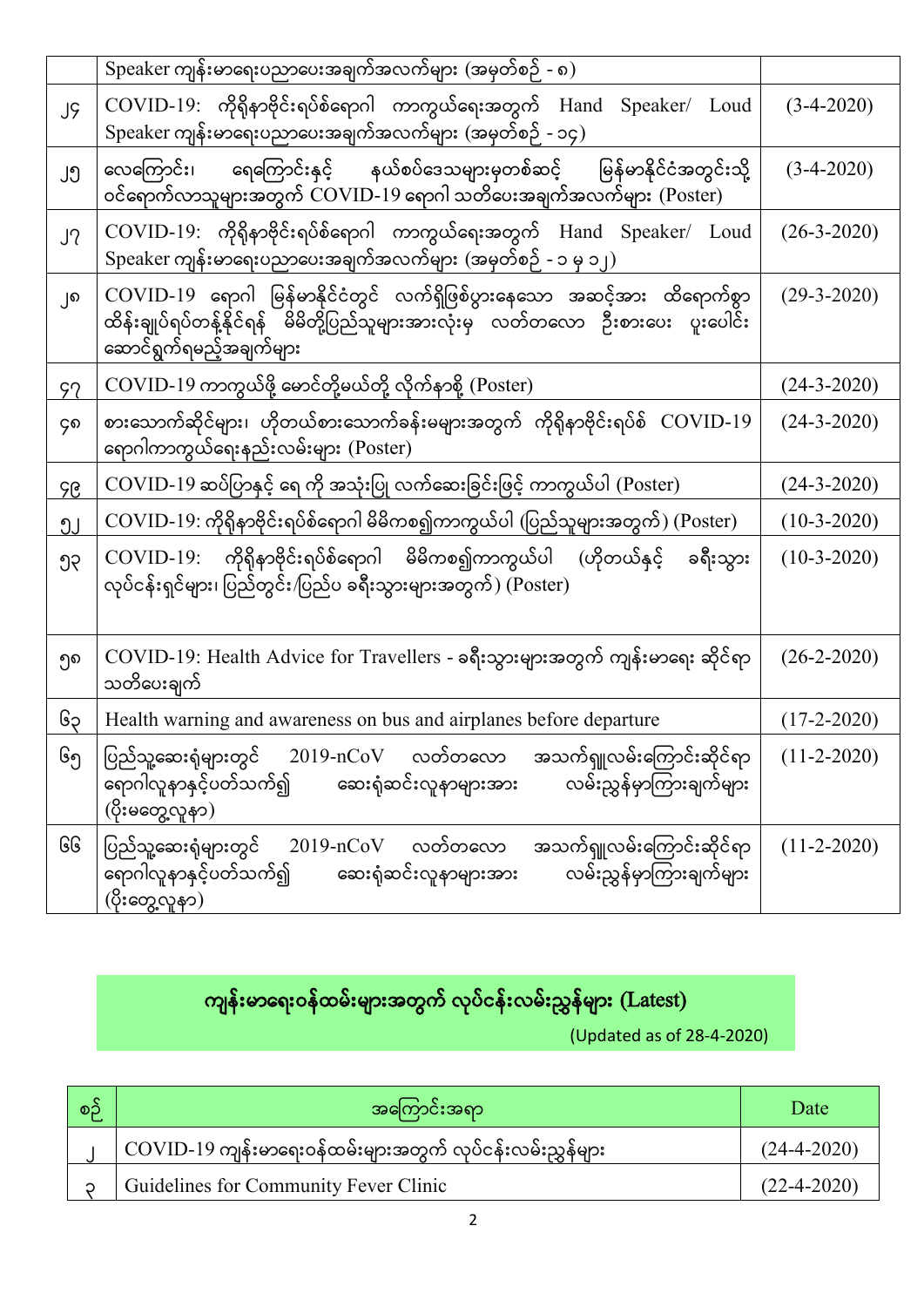| ၈         | Coronavirus Disease 2019 (COVID-19) ကာကွယ်ထိန်းချုပ်ရေးနှင့်ပတ်သက်၍<br>စက်ရုံ၊ အလုပ်ရုံများ၊ လုပ်ငန်းခွင်များတွင် ဆောင်ရွက်ထားရမည့်အချက်များ                                                                                                                                                             | $(19-4-2020)$ |
|-----------|----------------------------------------------------------------------------------------------------------------------------------------------------------------------------------------------------------------------------------------------------------------------------------------------------------|---------------|
| ၉         | Coronavirus Disease 2019 (COVID-19) ကာကွယ်ထိန်းချုပ်ရေးနှင့်ပတ်သက်၍<br>လုပ်ငန်းခွင်များနှင့် ဆောက်လုပ်ရေးလုပ်ငန်းခွင်များသို့<br>အလုပ်ရုံများ၊<br>စက်ရုံ၊<br>လမ်းညွှန်ချက် (Version 3.0)                                                                                                                 | $(19-4-2020)$ |
| <b>OC</b> | COVID-19 ဖြစ်ပွားစဉ်ကာလအတွင်း ကျန်းမာရေးစောင့်ရှောက်မှုလုပ်ငန်းများမှ<br>ထွက်ရှိ သော စွန့်ပစ်ပစ္စည်းများကို စနစ်တကျ စီမံခန့်ခွဲခြင်း လုပ်ငန်းလမ်းညွှန်<br>(Version $1.0$ )                                                                                                                               | $(7-4-2020)$  |
| ၁၅        | COVID-19: အသွားအလာကန့်သတ်ထားသည့် နေရာများအား ဆန်းစစ်ကြီးကြပ်ခြင်း<br>(Version $1.1$ )                                                                                                                                                                                                                    | $(31-3-2020)$ |
| ၁၆        | COVID-19: ပြည်သူလူထု၏ ဝိုင်းဝန်းပူးပေါင်းကူညီစောင့်ရှောက်ပေးမှုဖြင့်<br>သတ်မှတ်နေရာ အဆောက်အဦများတွင်ထားရှိပြီး အသွားအလာကန့်သတ်ခြင်း<br>အစီအစဉ်(Community Based Facility Quarantine) နှင့် ပတ်သက်သော<br>လုပ်ငန်းလမ်းညွှန် (Version $1$ )                                                                  | $(26-3-2020)$ |
| ၁၈        | COVID- 19 ရောဂါကာကွယ်ထိန်းချုပ်နေသည့်ကာလအတွင်း သက်ကြီးရွယ်အို<br>များနှင့် နာတာရှည်ရောဂါ (ဆီးချိုရောဂါ၊ နှလုံးရောဂါ၊ သွေးတိုးရောဂါ၊ ကင်ဆာ ရောဂါ၊<br>ကျောက်ကပ် ရောဂါ၊ အသည်းရောဂါ၊ အဆုတ်ရောဂါ စသည်) ရှိသူများအတွက်<br>အခြေခံကျန်းမာရေး ဝန်ထမ်းပညာရှင်များလိုက်နာရမည့် လုပ်ငန်းလမ်းညွှန် (Version -<br>1.0) | $(6-4-2020)$  |
| JÇ        | ပြည်သူလူထုအတွင်း ကျန်းမာရေးအသိပညာပေးခြင်းဆိုင်ရာ လမ်းညွှန်ချက်များ (၁၁-<br>၂-၂၀၂၀) ရက်နေ့တွင် ကျင်းပပြုလုပ်ခဲ့သည့် ကျန်းမာရေးနှင့်အားကစား ဝန်ကြီးဌာန<br>$\overline{\text{COVID-19}}$ ရောဂါဆိုင်ရာ ဗဟိုကော်မတီအစည်းအဝေး (၁၅/၂၀၂၀) တွင်<br>ညွန်ကြားခဲ့သည်)                                                 | $(11-2-2020)$ |
| ၂၅        | Novel Coronavirus (2019-nCoV) ပိုးမွှားသန့်စင်ရေး (Decontamination &<br>Disinfection) လုပ်ထုံးလုပ်နည်းများ                                                                                                                                                                                               | $(1-2-2020)$  |

ပြည်သူများအတွက် ကိုရိုနာဗိုင်းရပ်စ် COVID-19 ရောဂါဆိုင်ရာ ပညာပေးအသံလွှင့်ချက်များ

| စဉ် | အကြောင်းအရာ                                                                                                                                                                                                  | Date          |
|-----|--------------------------------------------------------------------------------------------------------------------------------------------------------------------------------------------------------------|---------------|
|     | $COVID-19$ Hand Speaker Package (ကိုရိုနာဗိုင်းရပ်စ်ရောဂါ ကာကွယ်ရေးအတွက်<br>လက်ကိုင်စပီကာ/အသံချဲ့စက်များတွင် သုံးရန် အသံဖိုင်များ)                                                                           | $(2-4-2020)$  |
|     | ်မိမိကစ ကာကွယ်ပါ $\overline{\mathrm{COVID-19}}$ " သီချင်း (တေးသံရှင်-သွန်း) WAV song file<br>(59.51MB)                                                                                                       | $(20-3-2020)$ |
| િ   | ကိုရိုနာဗိုင်းရပ်စ်ရောဂါ (COVID-19) ကာကွယ်ရေး အသံလွှင <b>့</b> ်ပြောကြားချက် (တေးသံရှင်<br>မနော) WAV File (20.2MB) ရေဒီယို FM များတွင် ထုတ်လွှင့်ရန်နှင့် ရပ်ရွာဒေသများတွင်<br>အသံချဲ့စက်ဖြင့် ထုတ်လွှင့်ရန် | $(29-2-2020)$ |